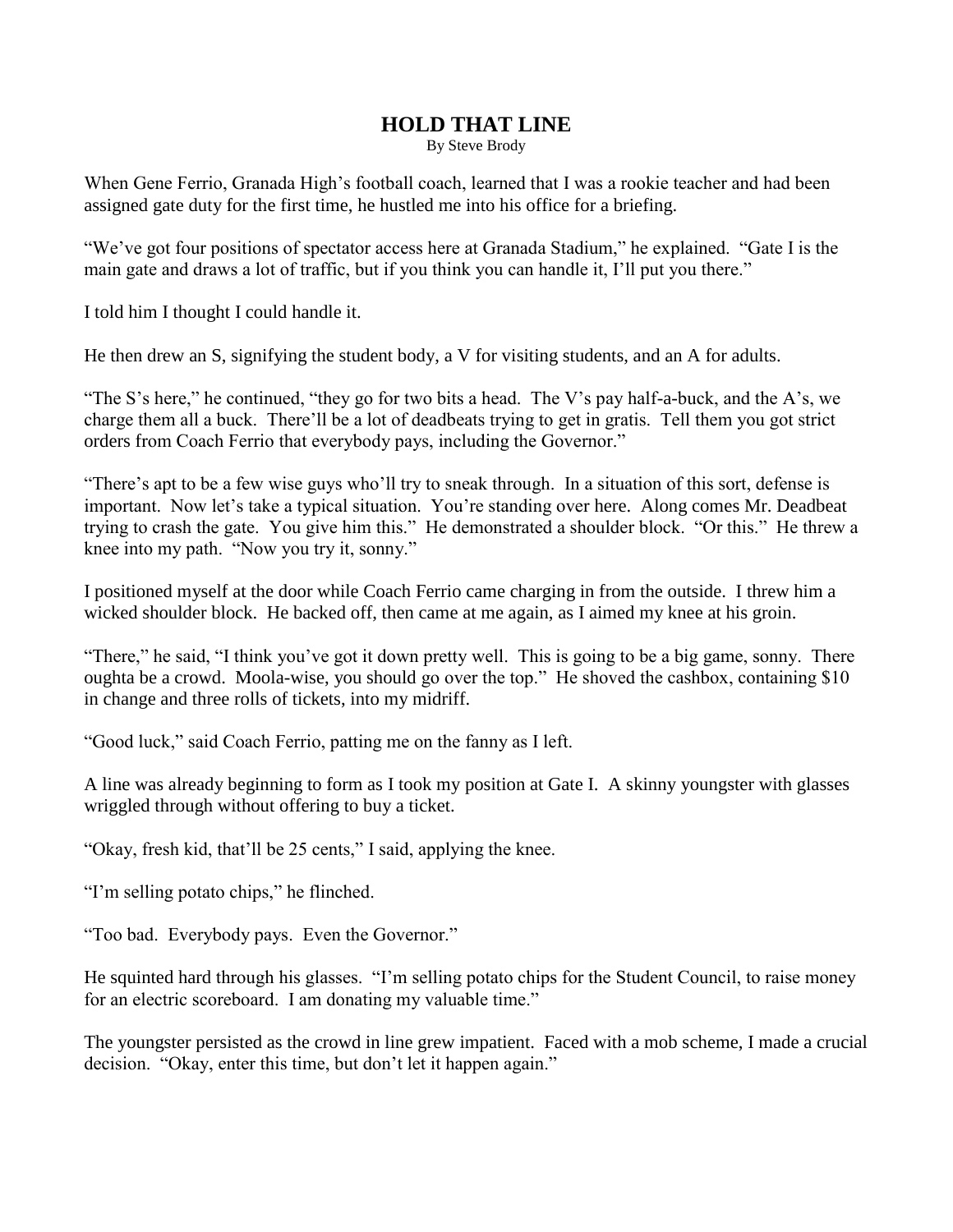Next in line was a freckle-faced girl with a pony tail. She hurried by me without pausing to purchase a ticket. I grabbed her by the pony tail, wondering whether Coach Ferris would approve of such a defensive maneuver.

"I'm in the band," she snapped.

"Everybody pays," I insisted. "Even the Governor."

She squared around and placed her hands on her hips. "Permit me to clarify. I'm in the band. I play first trombone. I hate football. I never even watch."

The crowd became restless again and began shouting catcalls.

"Whaddaya wanna do, break up the band?"

It was obvious that I would have to render another important decision. "Okay, miss, I'll make an exception in your case, but don't let it happen again."

Next came a grinning, rather corpulent fellow in is late thirties. Folds of fat hung around his midriff. The prospect of racking up a big A sales made me forget my previous humiliations. But out of the corner of my eye I spotted a youngster jumping over the fence. He landed hard, then took off for the stands.

I left Gate I and shot out after the rascal. He ran onto the field and headed for the end zone. I pursued him doggedly and at the five-yard line I brought him down with a flying tackle.

I arose to a standing ovation and took a deep bow. My trousers had torn and my shirt was caked with dirt, but I was sublimely happy. I had captured the culprit and I would make him pay.

I dragged him back to Gate I. The long line was surging through, and, by the time I arrived, it had dwindled to nothing. My chances of going over the top moola-wise had vanished.

"Okay, fresh kid. Pay me 25 cents," I demanded.

"Wait'll my father hears about this. He's the school superintendent.

"He's what?

"Dr. Fairchild is my father. I'll tell him you tackled me … illegally."

I put my arm around the kid. "How would you like to see a football game? As my guest?"

I handed him a quarter from the cashbox. "Buy yourself some potato chips."

I made a quick audit of Gate I's financial status. It was minus 25 cents.